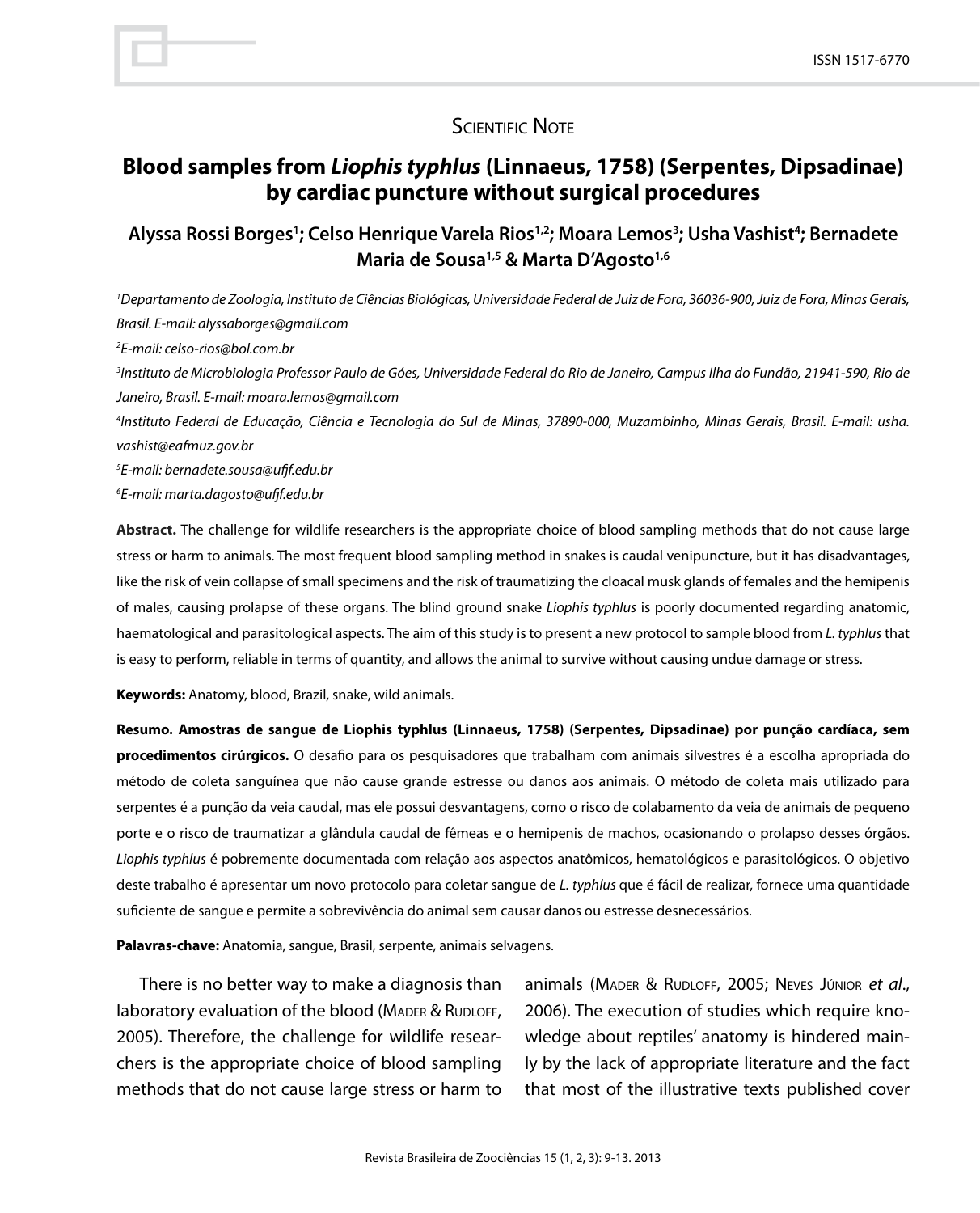European and North American species (Gomes *et al*., 1989).

The most frequent blood sampling in midsize and large snakes is caudal venipuncture (Almosny & MONTEIRO, 2007), but like other sampling methods, it has disadvantages. Among the difficulties found in caudal vein venipuncture is the risk of vein collapse of small specimens due to the difficulty of finding small range needles and syringes which do not cause too large a vacuum for the vein range and difficulties for large animal containment, since snakes need to be totally immobilized for success of the procedure (Neves Júnior *et al*., 2006). In addition, this technique does not allow repetitive sampling, there is a risk of traumatizing the cloacal musk glands of females and the hemipenis of males, causing prolapse of these organs (Bush & Smeller, 1978; Hernandez-Divers, 2005). Additionally, some species, such as *Liophis typhlus* (Linnaeus, 1758) (Colubridae), produce cloacal discharge when handled (Marques *et al*., 2005), which could cause sample contamination.

Cardiac puncture is an effective method to take blood samples from these reptiles, since the tolerance of snakes to cardiac puncture allows several repeated samplings in the tissue (Bush & Smeller, 1978; Mayer & Martin, 2004; Kolesnikovas *et al*., 2007), provides a larger quantity of blood (Bush & Smeller, 1978), presents a lower risk of sample contamination, and might be applied in snakes of all sizes (Hernandez-Divers, 2005).

The blind ground snake *Liophis typhlus* is a small South American snake, up to 50 cm of snout-vent length and 100 g of body mass (Marques *et al*., 2005), that is distributed from Colombia and Venezuela to northern Argentine (Forlani *et al*., 2010). Although this species has wide distribution in the Brazilian Atlantic Rainforest and Cerrado (Sousa *et al*., 2010), it is rarely captured in field traps (Marques *et al*., 2005) and is poorly documented regarding anatomic, haematological and parasitological aspects.

The aim of this communication is to present a new protocol to sample blood from *L*. *typhlus* that is easy to perform, reliable in terms of quantity, and allows the animal to survive without causing undue damage or stress.

The *Liophis typhlus* specimens  $(N = 4)$ , *two males* and two females, used to develop this protocol were collected by pitfall and funnel traps in the Serra de São José Environmental Protection Area, in the municipality of Tiradentes, Minas Gerais state, Brazil. The snakes were kept in individual glass aquariums (60 x 35 x 45 cm) and were fed with two species of toads: *Proceratophrys boiei* (Wied-Neuwied, 1825) (Cycloramphidae) and *Odontophrynus cultripes* Reinhardt and Lütken 1861"1862" (Cycloramphidae), with water supplied *ad libitum*. The measures of snout-vent length (from rostral scale up to cloacal opening) were made with millimetre tape and were averaged. Two specimens, a male and a female, were deposited in the collection of the Herpetology Laboratory of Juiz de Fora Federal University. The first specimen (snake 1) was deposited in the collection and used to check the anatomic position of the heart and the other three specimens were subjected to heart puncture.

The heart position and the relation establishment between heart position and the number of ventral shields (topographical anatomy) were determined according to GOMES & PUORTO (1993). A longitudinal ventral incision was performed on the body of Snake 1, going from the cloacal opening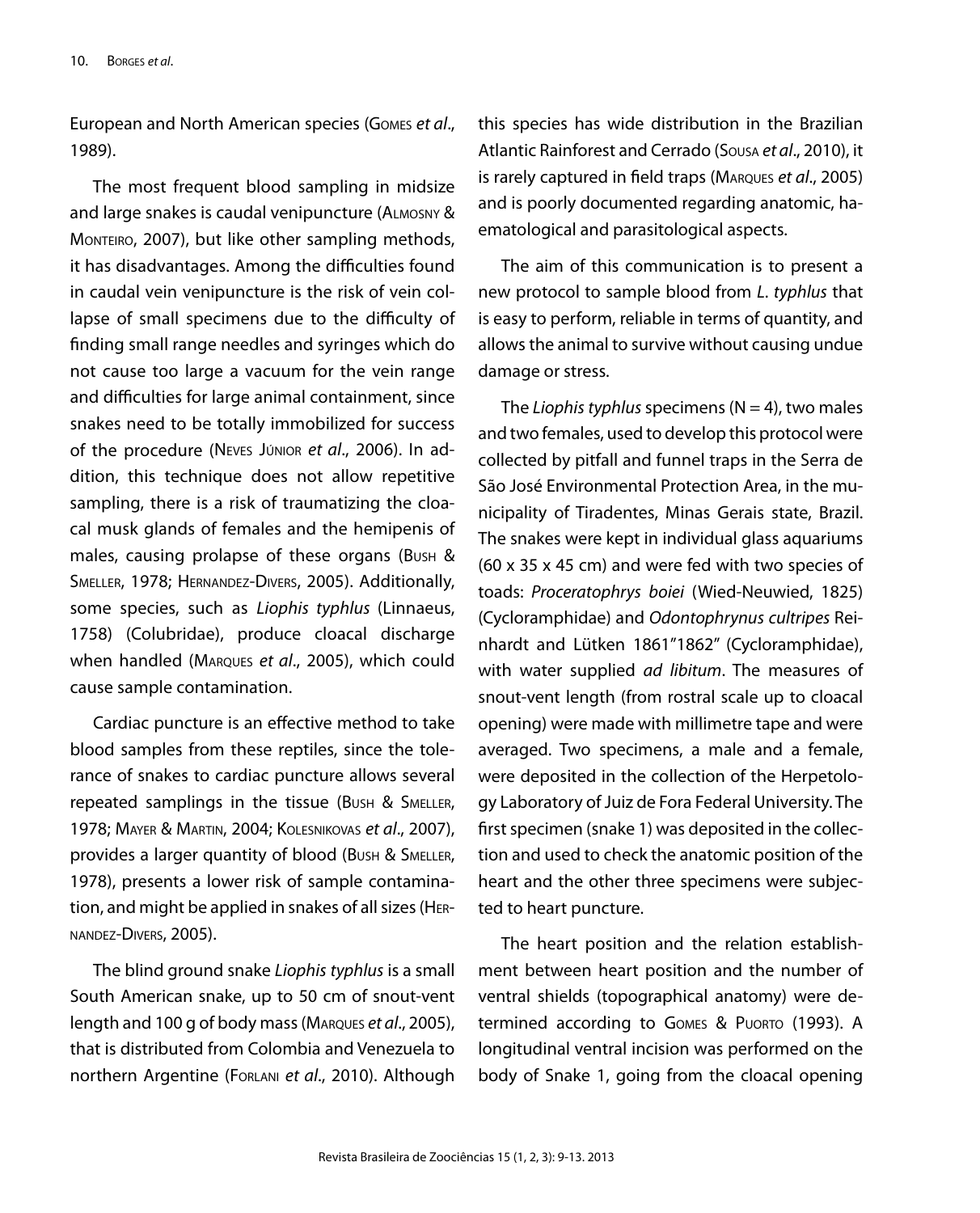## up to the cranial region of the heart, to determine the anatomic position of the heart. Heart position in live specimens was identified by pulse detection (Mayer & Martin, 2004) and ventral shield counting.

The asepsis of the puncture site was made with 100% ethyl alcohol and disposable syringes (1 ml) with hypodermic needle (13 x 4.5) were used to perform the cardiac puncture. The snakes were observed daily for 30 days after blood sampling for possible reactions arising from heart puncture.

The studied specimens had snout-vent length averaging 46.75  $\pm$  4.89 cm and one of the female specimens (snake 4) was ovate. The heart was located on the left side of the ventral shields, from 22 up to 25. The highest intensity pulse occurred at ventral shields 24 and 25. Among living specimens, only snake 4 showed variation in pulse detection, presenting slight movement of shield 26. Snakes 2 and 3 showed pulse from ventral shields 22 up to 25, as expected by the anatomical study of the necropsied specimen (snake 1).

To sample the blood, the needle was superficially inserted between ventral shields 24 and 25, in the opposite direction to them (Fig. 1). It was possible to draw 100 µl of blood from each specimen, which is enough for parasitological, haematological and molecular studies.

All three snakes presented satisfactory recovery, without indicating reactions of cardiac tamponade, and fed normally in the subsequent days. Stress signs, such as intense movement in terrariums, were observed before and after cardiac puncture. Snake 4 was ovate at the moment of heart puncture and laid five eggs normally.



**Figura 1.** Position of needle insertion to draw blood samples by cardiac puncture from *Lyophis typhlus*. Scale bar = 10 mm.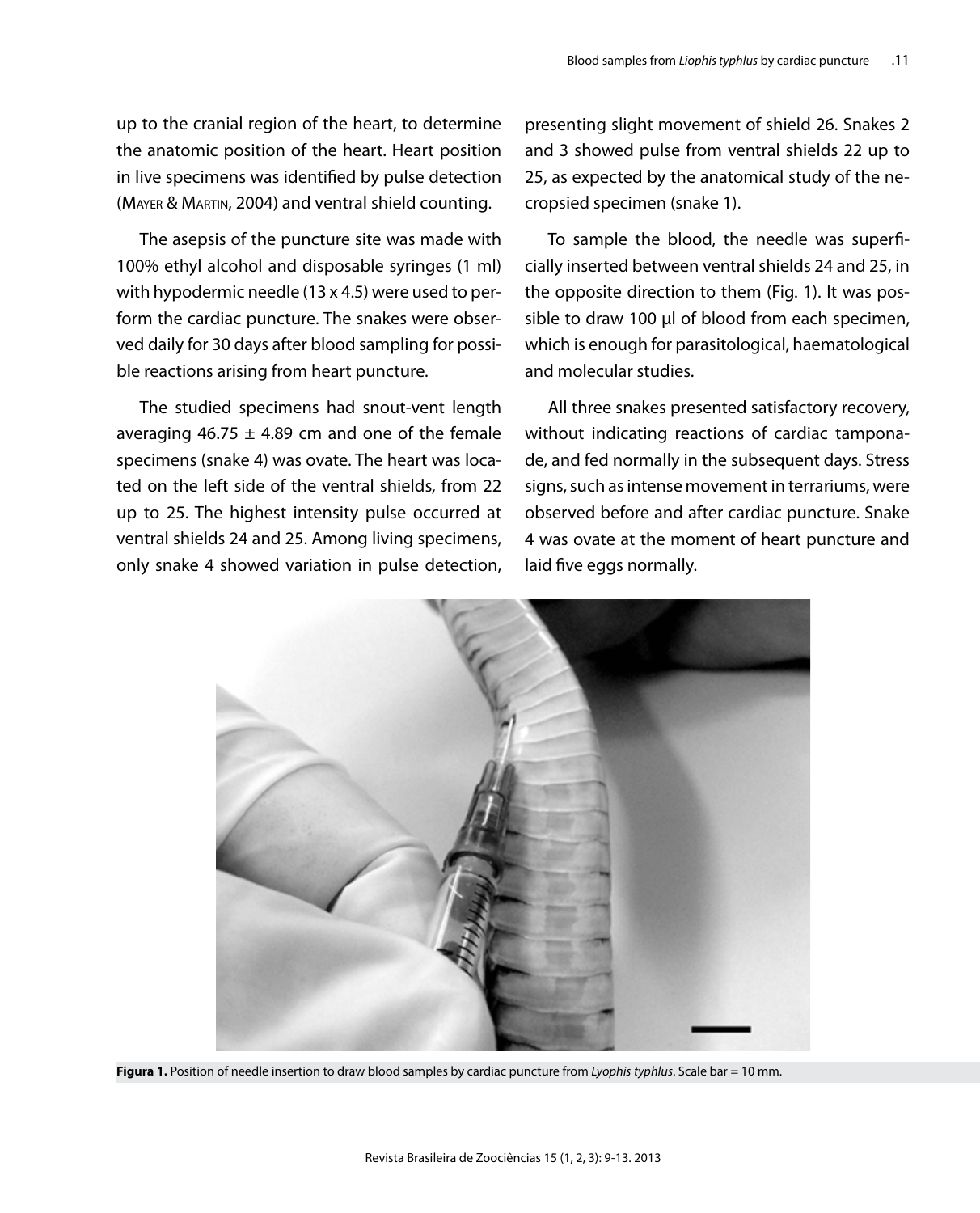Significant variations on the anatomy of snakes only occur among different habits and distinct phylogenetic positions (Funk, 2005). In this study, we verified variations in pulse detection in one snake, possibly attributed to the differences in body length, which was also verified in *Bothropoides jararaca* (Wied, 1824) (Viperidae) by Gomes & Puorto (1993). According to Bush & Smeller (1978), cardiac puncture is a technique that demands more time than caudal vein venipuncture because it requires surgery. Nevertheless, this protocol shows that it is possible to perform the technique without surgical procedures.

The fact the snakes did not show change in behaviour in terrariums before the cardiac puncture and the snake 4 laid viable eggs suggests that this method, although invasive, did not stress or cause substantial damage to the animals. Therefore, this method is effective and quick for improved blood sampling of *L*. *typhlus*. This will enable the performance of haematological, serological and parasitological studies on these animals and might be applied for other *Liophis* species.

### **Acknowledgments**

This work was performed according to the Brazilian College of Animal Experimentation – COBEA (protocol number 010/2008) and with the permission of the Brazilian Institute of the Environment and Natural Resources – IBAMA/SISBIO (number 17917-1) and the State Institute of Forests – IEF (number 118/09). We thank CNPq for support for this work and Waldyr Imbroisi Rocha and Karlijn Willems for reviewing this manuscript.

#### **References**

- Almosny, N. R. P. & Monteiro, A. O. 2007. Patologia clínica, pp. 939-966. *In*: Cubas, Z. S.; Silva, J. C. R. & Catão-Dias, J. L. (eds.). **Tratado de animais selvagens**. São Paulo, Roca. 1376p.
- Bush, M., & J. Smeller. 1978. Blood collection and injection techniques in snakes. **Veterinary Medicine and Small Animal Clinician 73** (2): 211-214.
- Forlani, M. C.; Bernardo, P. H.; Haddad, C. F. B. & Zaher, H. 2010. Herpetofauna do Parque Estadual Carlos Botelho, São Paulo, Brasil. **Biota neotropica 10** (3): 265-309.
- Funk, R. S. 2005. Snakes, pp. 42-58. *In*: Mader, D. R. (ed.). **Reptile medicine and surgery**. Saint Louis, Saunders Elsevier. 1264p.
- Gomes, N.; Puorto, G.; Buononato, M. A. & Ribeiro, M. F. M. 1989. Atlas anatômico de *Boa constrictor* Linnaeus, 1758 (Serpentes, Boidae). **Monografias do Instituto Butantan 2**: 1-59.
- Gomes, N., & Puorto, G. 1993. Atlas anatômico de *Bothrops jararaca* Wied, 1824 (Serpentes: Viperidae). **Memórias do Instituto Butantan 55** (1): 69-100.
- Hernandez-Divers, S. J. 2005. Diagnostic techniques, pp. 490-532. *In*: Mader, D. R. (ed.). **Reptile medicine and surgery**. Saint Louis, Saunders Elsevier. 1264p.
- Kolesnikovas, C. K. M.; Grego, K. F. & Albuquerque, L. C. R. 2007. Ordem Squamata – subordem Ophidia (Serpente), pp. 68-85. *In*: Cubas, Z. S.; Silva, J. C. R. & Catão-Dias, J. L. (eds.). **Tratado de animais selvagens**. São Paulo, Roca. 1376p.
- MADER, D. R. & RUDLOFF, E. 2005. Emergency and critical care, pp. 533-548. *In*: Mader, D. R. (ed.). **Reptile medicine and surgery**. Saint Louis, Saunders Elsevier. 1264p.